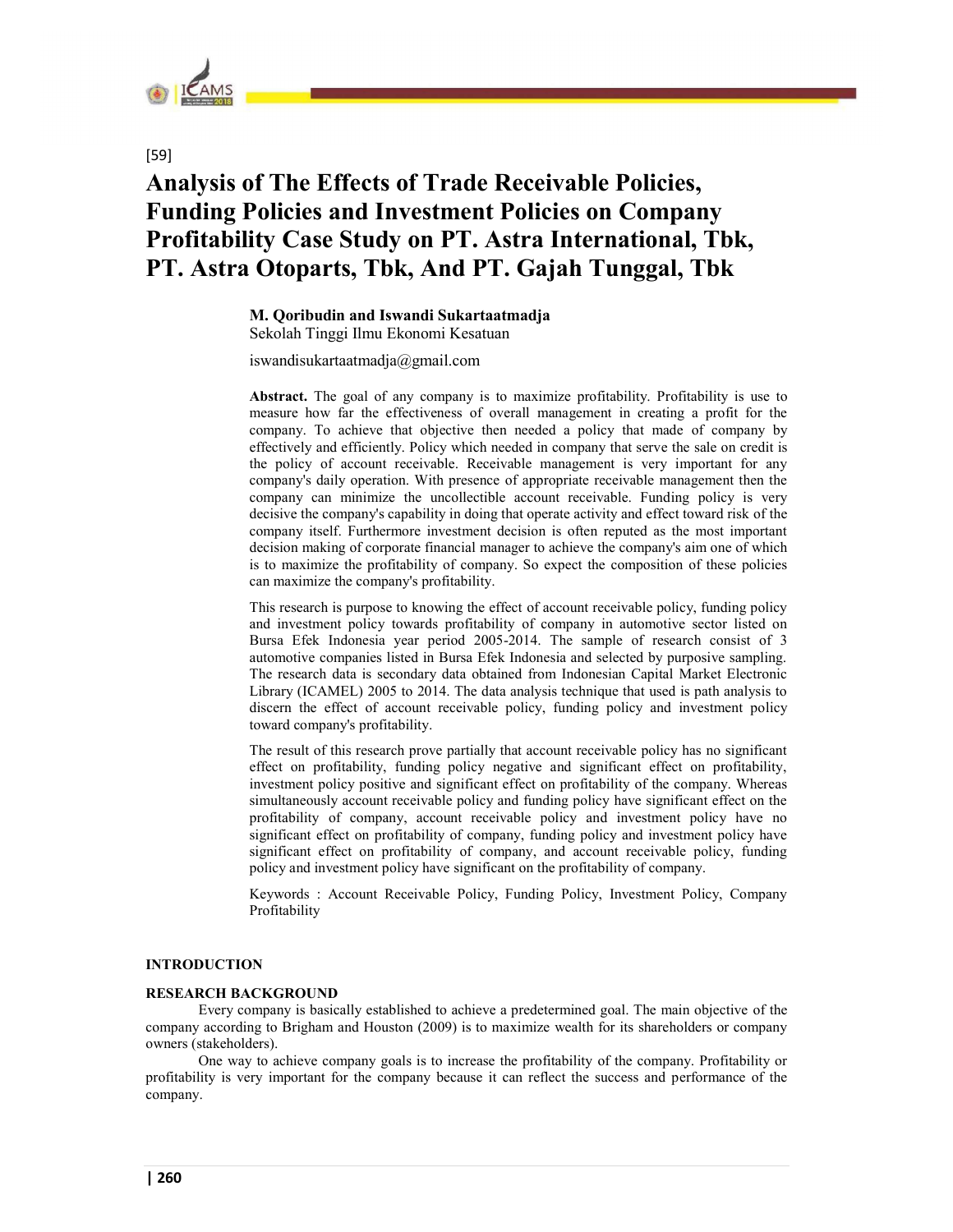

Not a few companies that sell their products on credit to customers. This kind of credit sales is often done by companies in order to increase the number of sales of their products in the market, given the increasing competition. Credit sales transactions like this are generally called receivables. This receivable issue becomes important when the company must assess and consider the optimal amount of receivables. Given the importance of these receivables, the company's receivables must be managed efficiently with costs incurred due to receivables.

Funding sources in the company can be obtained from the internal form of retained earnings and from external companies in the form of debt or issuance of new shares. An optimal combination in determining to fund is very important because it can increase the value of the company (Fenandar, 2012).

Capital investment is one of the main aspects of investment decisions other than determining the composition of assets. The decision to allocate capital into investment proposals must be evaluated and linked to the expected risks and outcomes (Hasnawati, 2005). According to signaling theory, investment expenditure provides a positive signal about the company's growth in the future, so that it can increase stock prices that are used as indicators of company value (Wahyudi and Pawestri, 2006).

Decisions regarding investment will directly affect the number of investment returns and the company's cash flow for the next time (Riyanto, 2008). Based on the background above, the authors are interested in raising this topic as material in scientific journal writing with the title: "Analysis of the Effect of Trade Receivable Policies, Funding Policies, and Investment Policies on Company Profitability (Case Study at PT. Astra International Tbk, PT. Astra Otoparts and PT. Gajah Tunggal, Tbk).

#### Problem Identification

Based on the statements above, the main problem in this study is:

- 1. Does the trade receivable policy affect the profitability of the company?
- 2. Does the funding policy affect the profitability of the company?
- 3. Does the investment policy affect the profitability of the company?
- 4. Does the trade receivable policy and funding policy affect the profitability of the company?
- 5. Do trade receivables and investment policies affect the profitability of the company?
- 6. Do funding policies and investment policies affect the profitability of the company?
- 7. Do trade receivables, funding policies and investment policies affect the profitability of the company?

#### The Objectives of the Research

This research was conducted with the intention to observe and examine the influence of ARTO, DER and TAG on the Company's Profitability, while the objectives to be achieved in this study include :

- 1. To determine the significance of the effect of trade receivables policy on profitability.
- 2. To determine the significance of the influence of investment policies on profitability.
- 3. To determine the significance of the influence of funding policies on profitability.
- 4. To determine the significance of the effect of trade receivables and funding policies on profitability.
- 5. To determine the significance of the effect of trade receivables and investment policies on profitability.
- 6. To determine the significance of the influence of funding policies and investment policies on profitability.
- 7. To find out the significance of the influence of trade receivable policies, funding policies and investment policies on the profitability of the company.

#### LITERATURE REVIEW

Account Receivables Meaning<br>According to Warren, et. All (2008: 404) states that what is meant by receivables is "includes all claims in the form of money against other parties, including individuals, companies or other organizations".

Receivables are also a component of current assets that are important in the economic activities of a company because they are the largest current assets of the company after cash. Receivables arise due to the sale of goods or services on credit, can also be through loans. The existence of receivables shows the occurrence of credit sales by the company as one of the company's efforts to attract consumers' buying interest to win the competition.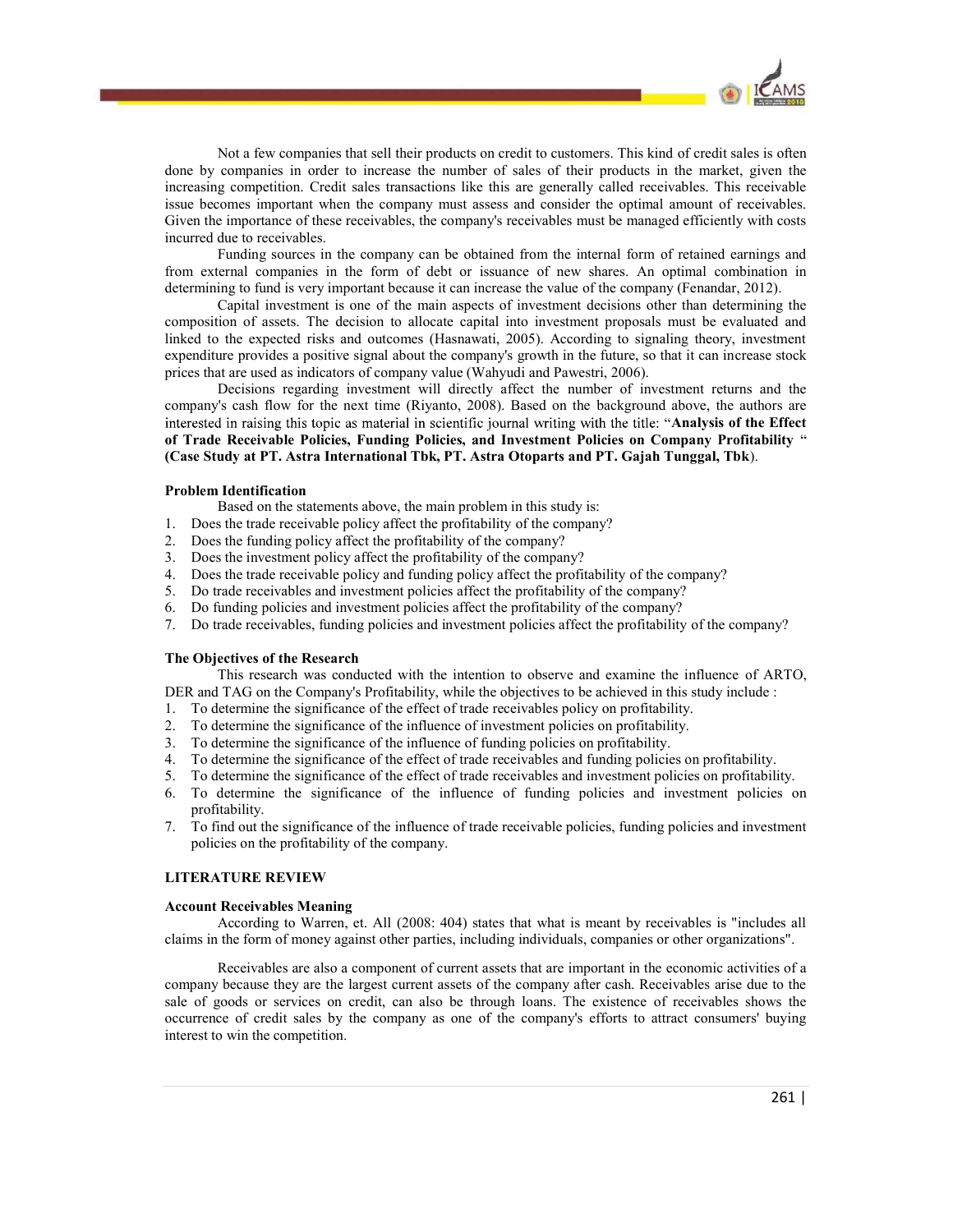

The receivable policy discussed in this study is seen using the accounts receivable turnover indicator or ARTO (Account receivable turnover). The amount of ARTO can be calculated using a formula :

Account Receivable Turnover = Sales

Account Receivable

#### Funding Policy

Funding policy is a decision regarding the source of funds that will be used by the company. Funding sources are divided into two, namely internal funding sources and external funding sources. To determine the optimal composition of funding which can later influence the value of the company. A manager must be able to consider the composition between the use of debt and own capital (Setiani, 2007).

According to Brigham and Houston (2011), an increase in debt is interpreted by outsiders about the company's ability to pay obligations in the future or the existence of a low business risk, it will be responded positively by the market. The proxy used to measure funding decisions is to use Debt to Equity Ratio (DER). This ratio shows a comparison between financing and funding through long-term debt with funding through equity. This ratio is usually used to measure the financial leverage of a company (Syamsyudin, 2001). DER can be calculated using the following formula:

$$
DER = \frac{Long-Term Debt}{Total Own Capital}
$$

Funding decisions involve several things, among others:

1. The decision regarding the determination of the source of funds needed to finance investments.

2. Determination of the best expenditure balancing or often called the optimum capital structure.

#### Investment Policy

 The investment policy is a policy regarding investment in the present to get results or profits in the future (Setiani, 2007). The company's investment policy is very important for the survival of the company because of investment decisions regarding the funds that will be used for investment, the type of investment that will be made, the return on investment and investment risks that may arise (Martono and Agus, 2008). Investment decisions are decisions that involve the allocation of funds that come from inside or funds that come from outside the company on various forms of investment (Purnamasari et al, 2009).

Investment can reflect the company's growth in carrying out economic and business activities. Decision making regarding investment is usually difficult because it requires an assessment of the situation in the future that is not easily predictable because of uncertainty in the future (Ayuningtyas, 2013).

The results of the company's investment decisions can be seen from the company's total growth assets (TAG). This ratio can be calculated using a formula:

$$
TAG = Total Aset t - Total Aset t - 1
$$
  
Total Aset t - 1

Remarks :

TAG = Total Aset Growth Total asset  $t = Total current asset in the year t$ Total asset  $t-1 = Total current asset in the year  $t-1$$ 

#### The Meaning of Profitability

Profitability according to Sofyan Syafri Harahap (2009: 304) is describing the ability of a company to get profit through all the capabilities and resources available such as sales activities, cash, capital, number of employees, number of company branches and so on.

Profitability ratios are the ratios used to measure the overall effectiveness of the company's management, which is indicated by the amount of profits obtained by the company and expressed in percentage terms or in other words shows how the company's ability with all resources owned such as sales,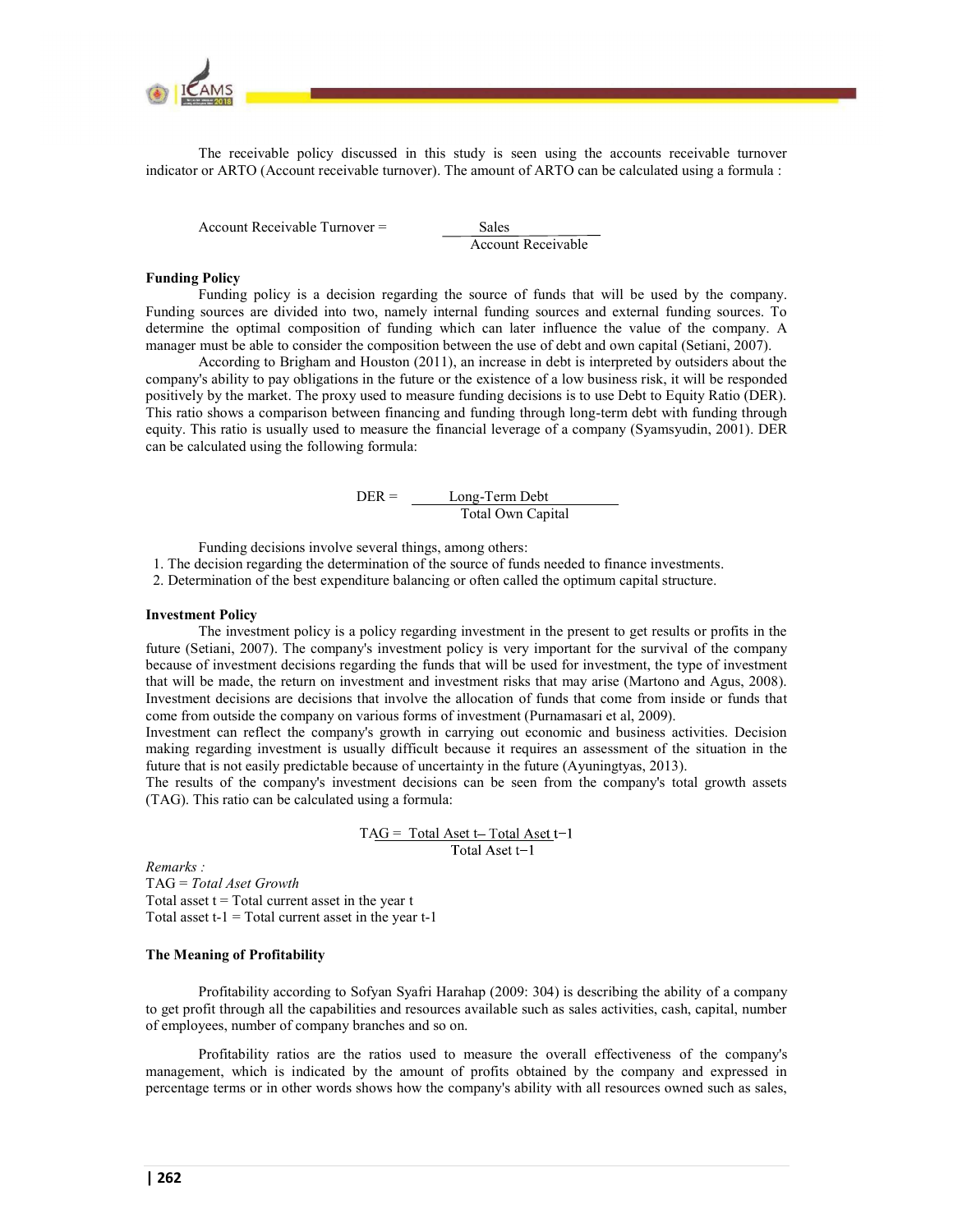

cash, capital, number of employees, and so on to generate profits during a certain period. There are several ratios commonly used in measuring the amount of profitability. In this study ROA ratio was used. ROA ratio is the ability to generate profits from the total assets owned by the company in a certain period.

The formula used in the author's research is Return on Assets (ROA). The amount of ROA is calculated in a way:

$$
ROA = \frac{Net Profit}{Total Asset} X 100 %
$$

Conceptual Thinking Framework



Figure 1. Conceptual Frame

# Research Hypothesis

The relationship and hypothesis of each dependent variable to the independent variable, as follows:

- H1: It is suspected that the trade receivable policy has a positive effect on the company's profitability.
- H2: Suspected funding policy has a positive effect on the profitability of the company.
- H3: Allegedly the Investment policy has a positive effect on profitability
- H4: It is suspected that trade receivables and funding policies have a positive effect on the company's profitability.
- H5: Allegedly the Trade Receivables and Investment Policy policies have a positive influence on the Company's Profitability.
- H6: Allegedly the funding policy and investment policy have a positive effect on the profitability of the company.
- H7: It is suspected that trade receivables, funding policies, and investment policies have a positive effect on the profitability of the company.

# RESEARCH METHODOLOGY

#### Operational Variable

The operationalization of the variables to be examined by the author is as follows:

1. Dependent Variable (Y)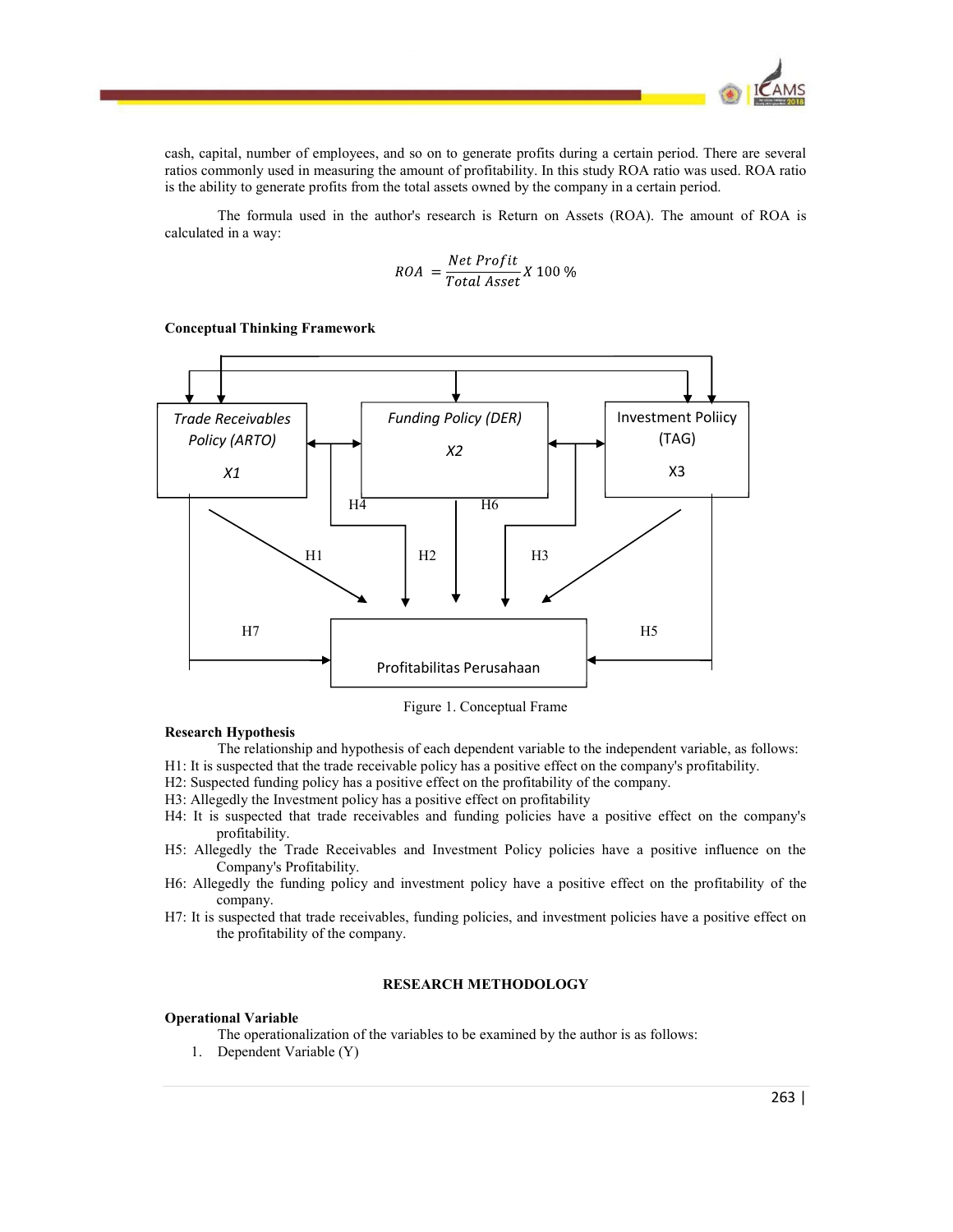

Profitability is the company's ability to generate profits in the future and is an indicator of the success of the company's operations. In this study, the ROA ratio was used. To calculate ROA, you can use the formula below:

$$
ROA = \frac{Net Profit}{Total Asset} X 100 %
$$

2. Independent Variable (X)

In this study, which became independent variables, including: a. The first variable is the Trade Receivable Policy is a receivable element of working capital that is always in a state of spinning, meaning that receivables will be collected at a certain time and will rise again due to sales and so on. The formula used is:

Account Receivable Turnover = Sales

Account Receivable

b. The second variable is the Funding Policy. Funding policy is a decision about the source of funds that will be used by the company. The proxy used to measure funding decisions is to use Debt to Equity Ratio (DER). This ratio shows a comparison between financing and financing through long-term debt with funding through equity. The calculation is as follows:

 Long-Term Debt  $DER = -$ 

Total Own capital (equity)<br>
c. The third variable is the Investment Policy Investment policy is a policy regarding investment in the present to get results or profits in the future. The proxy used to measure investment decisions in this study is to use Total Asset Growth (TAG). This ratio is calculated by the formula:

> TAG = Total Aset t-Total Aset  $t-1$ Total Aset t-1

Remarks:

TAG = Total Aset Growth Total asset  $t = Total$  current asset in the year  $t$ Total asset  $t-1 = Total current asset in the year  $t-1$$ 

#### Type and Data Source

Data is a fact that is described through numbers, symbols, codes, and others. The type of data used in this study is the type of secondary data or external data obtained from the Indonesia Capital Market Electronics Library and official company websites on the internet.

#### The procedure of Data Collecting

In conducting research on the Analysis of the Effect of Trade Receivables Policy, Funding Policy and Investment Policy on Corporate Accounting, data collection techniques used to obtain the information data needed are:

- 1. Field Study, which is a method of writing by obtaining financial information and data from the company itself. In this study, the data and information obtained are secondary data obtained from the Stock Exchange corner of the Bogor Unity Economics College.
- 2. Literature Study (Library Research), which is a study of one form of research that aims to obtain secondary data by studying the literature related to the issues to be discussed.
- 3. Internet Browsing
- It is a method of collecting data and information through the websites and websites of ICAMEL that collaborate with STIE Kesatuan Bogor because the author does not directly review the company, so the authors take data from the ICAMEL website and the authors complete the discussion of this research and analyze the company.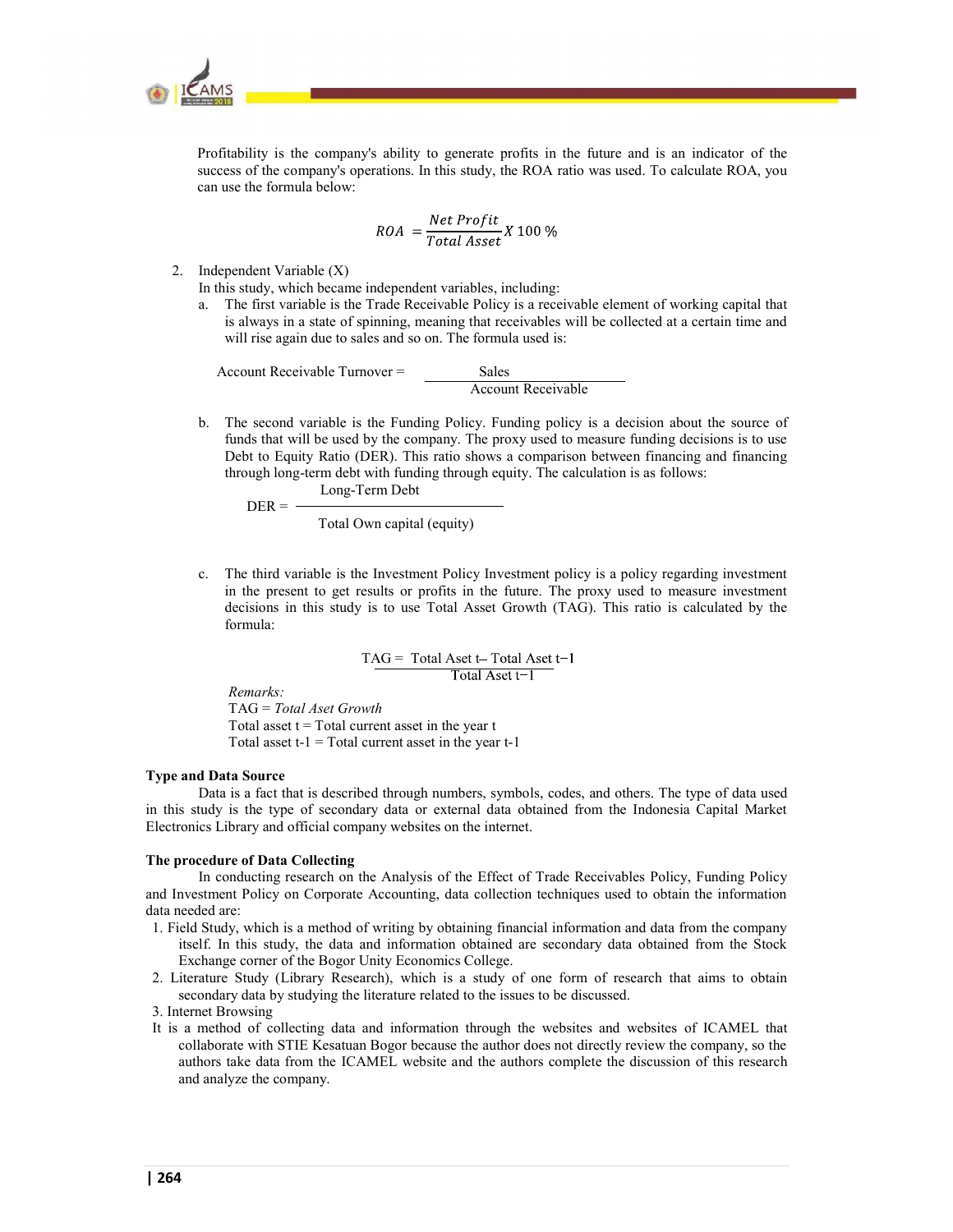

# Analysis Method

# RESULTS AND DISCUSSION

# Multiple Linear Regression Analysis

 $\overline{C}$ oefficients

| <b>Analysis Method</b><br>mathematical form.<br><b>RESULTS AND DISCUSSION</b> | 1. Ratio Analysis<br>2. Descriptive Analysis<br>3. Statistical Analysis |            | This method of analysis is a method that is done by looking for data that can provide a clear,<br>systematic, factual, and accurate picture relating to the variables studied. This method consists of :<br>Ratio analysis is a combination that shows the relationship between an element with other elements<br>in the financial statements, the relationship between the elements of the report is expressed in a simple<br>It is a study conducted by describing and explaining the variables examined by the author.<br>Statistical analysis is research designed to determine the level of relationship between different<br>variables in a population, researchers can find out the extent of the contribution of the dependent independent<br>variables and the magnitude of the influence and relationship that occur. |          |      |                                |            |
|-------------------------------------------------------------------------------|-------------------------------------------------------------------------|------------|---------------------------------------------------------------------------------------------------------------------------------------------------------------------------------------------------------------------------------------------------------------------------------------------------------------------------------------------------------------------------------------------------------------------------------------------------------------------------------------------------------------------------------------------------------------------------------------------------------------------------------------------------------------------------------------------------------------------------------------------------------------------------------------------------------------------------------|----------|------|--------------------------------|------------|
| <b>Multiple Linear Regression Analysis</b>                                    |                                                                         |            | Table 1 Multiple Linear Regression Test Results                                                                                                                                                                                                                                                                                                                                                                                                                                                                                                                                                                                                                                                                                                                                                                                 |          |      |                                |            |
| Model                                                                         | Unstandardized                                                          |            | <b>Coefficients</b><br>Standardized                                                                                                                                                                                                                                                                                                                                                                                                                                                                                                                                                                                                                                                                                                                                                                                             | t        | Sig. | <b>Collinearity Statistics</b> |            |
|                                                                               | Coefficients                                                            |            | Coefficients                                                                                                                                                                                                                                                                                                                                                                                                                                                                                                                                                                                                                                                                                                                                                                                                                    |          |      |                                |            |
|                                                                               | $\overline{B}$                                                          | Std. Error | <b>B</b> eta                                                                                                                                                                                                                                                                                                                                                                                                                                                                                                                                                                                                                                                                                                                                                                                                                    |          |      | Tolerance                      | <b>VIF</b> |
| (Constant)                                                                    | 11,745                                                                  | 1,974      |                                                                                                                                                                                                                                                                                                                                                                                                                                                                                                                                                                                                                                                                                                                                                                                                                                 | 5,951    | ,000 |                                |            |
| Arto                                                                          | ,175                                                                    | ,201       | 088                                                                                                                                                                                                                                                                                                                                                                                                                                                                                                                                                                                                                                                                                                                                                                                                                             | ,871     | ,392 | .904                           | 1,107      |
| Der                                                                           | $-6,542$                                                                | ,777       | $-0.828$                                                                                                                                                                                                                                                                                                                                                                                                                                                                                                                                                                                                                                                                                                                                                                                                                        | $-8,418$ | ,000 | ,950                           | 1,052      |
| Tag                                                                           | 3,952                                                                   | 1,603      | ,245                                                                                                                                                                                                                                                                                                                                                                                                                                                                                                                                                                                                                                                                                                                                                                                                                            | 2,466    | ,021 | .934                           | 1,070      |

a. Dependent Variable: roa

Source: Data of SPSS, managed in 2016

Based on Table 4.17 the regression equation of the independent trade receivable policy (ARTO), Funding Policy (DER) and Investment Policy (TAG) variables on Profitability the following results are obtained:

 $ROA = 11,745 + 0,175$  ARTO -6,542 DER + 3,952 TAG + e

The regression equation provides the following explanation:

- 1. The constant coefficient of 11.745 states that if the ARTO (X1), DER (X2) and TAG (X3) variables are zero, the Return on Assets (ROA) is 11.745.
- 2. The ARTO variable coefficient is 0.175, stating that each growth is 1 unit in the ARTO variable, it will increase the ROA value by 0.175 assuming other variables are considered constant but the effect is not too large (insignificant).
- 3. The DER variable coefficient is -6.542, stating that each growth is 1 unit in the DER variable, it will decrease the ROA value by -6.542 assuming other variables are considered constant.
- 4. The TAG variable coefficient is 3.952, stating that each growth of 1 unit in the TAG variable will increase the ROA value by 3.952 assuming other variables are considered constant.

# Analysis of Correlation Coefficient and Determination Coefficient

Test Results of Correlation Coefficient and Determination Coefficient

| Summary Model |  |
|---------------|--|
|               |  |

| Model |      | R Square | Adjusted<br>R | The<br>' Std    | error   Durbin- |
|-------|------|----------|---------------|-----------------|-----------------|
|       |      |          | Square        | of the Estimate | Watson          |
|       | O72a | 761      | 722<br>ر ر    | 3.058584        | 1,397           |

a. Predictors: (Constant), tag, der, arto

b. Dependent Variable: roa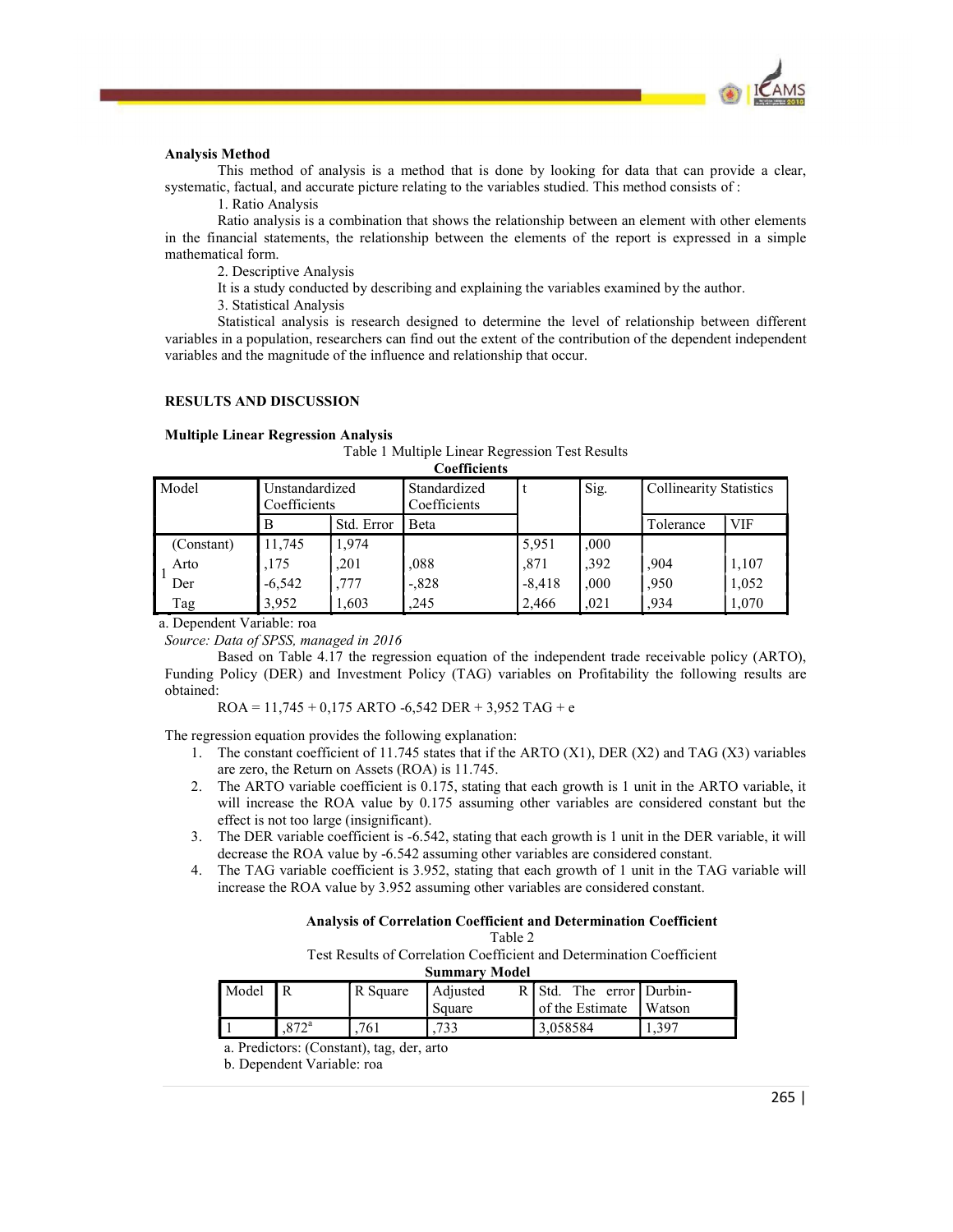

Source: Data SPSS, managed in 2016

Table 2 shows the R-value or correlation coefficient of 0.872, meaning that the degree of closeness of the relationship between independent variables (variables ARTO, DER, and TAG) with the dependent variable (variable ROA) is 87.2% and categorized as having a very strong level of relationship because it is in the range value of 0.80-0.99.

While the R square value or the coefficient of determination is 0.761, meaning that the contribution of the influence of the variables ARTO, DER and TAG on ROA is 76.1% and the remaining 23.9% is influenced by other variables not included in this research model..

### Statistical Test t (Partial)

Based on the table below, the results of statistical tests partially on EPS variables can be seen:

| Table 3                       |  |
|-------------------------------|--|
| $\alpha$ fficiante $^{\rm a}$ |  |

|            |                                |               | Coefficients <sup>a</sup>    |          |      |                                |       |
|------------|--------------------------------|---------------|------------------------------|----------|------|--------------------------------|-------|
| Model      | Unstandardized<br>Coefficients |               | Standardized<br>Coefficients | T        | Sig. | <b>Collinearity Statistics</b> |       |
|            | B                              | Std.<br>Error | Beta                         |          |      | Tolerance                      | VIF   |
| (Constant) | 11,745                         | 1,974         |                              | 5,951    | ,000 |                                |       |
| Arto       | ,175                           | ,201          | .088                         | ,871     | ,392 | .904                           | 1,107 |
| Der        | $-6,542$                       | .777          | $-0.828$                     | $-8,418$ | ,000 | ,950                           | 1,052 |
| Tag        | 3,952                          | 1,603         | ,245                         | 2,466    | ,021 | .934                           | 1,070 |

a. Dependent Variable: roa

Based on the partial test, it can be seen that the sig value of the independent variable on the dependent variable is as follows:

1. Variable X1 (ARTO)

Based on the partial test, it can be seen that the sig value of the ARTO variable is 0.392> 0.05, so that Ho is accepted and Ha is rejected, meaning that the ARTO variable has a positive relationship but does not significantly influence ROA.

2. Variable X2 (DER)

Based on the partial test, it can be seen that the sig value of the DER variable is 0.000 <0.05, so Ho is rejected and Ha is accepted, meaning that the DER variable has a negative relationship and has a significant effect on ROA.

3. Variable X3 (TAG)

Based on testing partially, it can be seen that the sig value of the TAG variable is 0.021 <0.05, so Ho is rejected and Ha is accepted, meaning that the TAG variable has a positive and significant effect on ROA.

#### Statistical Test F (Simultaneous)

The following is an ANOVA table, which shows the results of statistical tests simultaneously on the ARTO and DER variables on ROA, namely as follows:

# Table 4 Statistical Test Table F (Simultaneous) X1 and X2 against Y ARTO and DER against ROA

|       |            |                | <b>ANOVA</b> <sup>a</sup> |             |                  |                   |
|-------|------------|----------------|---------------------------|-------------|------------------|-------------------|
| Model |            | Sum of Squares | Df                        | Mean Square | Ē                | Sig.              |
|       | Regression | 717,489        | ∼                         | 358,744     | 32.277<br>، ڪي ڪ | ,000 <sup>b</sup> |
|       | Residual   | 300,094        | 27<br>∠⊣                  | 11,115      |                  |                   |

a. Dependent Variable: roa

b. Predictors: (Constant), der, arto

Simultaneous testing between variables X1 (ARTO) and X2 (DER) shows that the sig value of both variables is 0.000 <0.05, so Ho is rejected and Ha is accepted, meaning that the ARTO and DER variables have a significant effect on ROA. This happens because the results of the F test on this company provide information that f count is 32,277 while f table at the level of confidence  $\alpha$  (alpha) of 5% or 0,05 is 2,975. It can be concluded that f count is greater than f table or 32,277> 2,975. It can be determined that the trade

Total 1017,583 29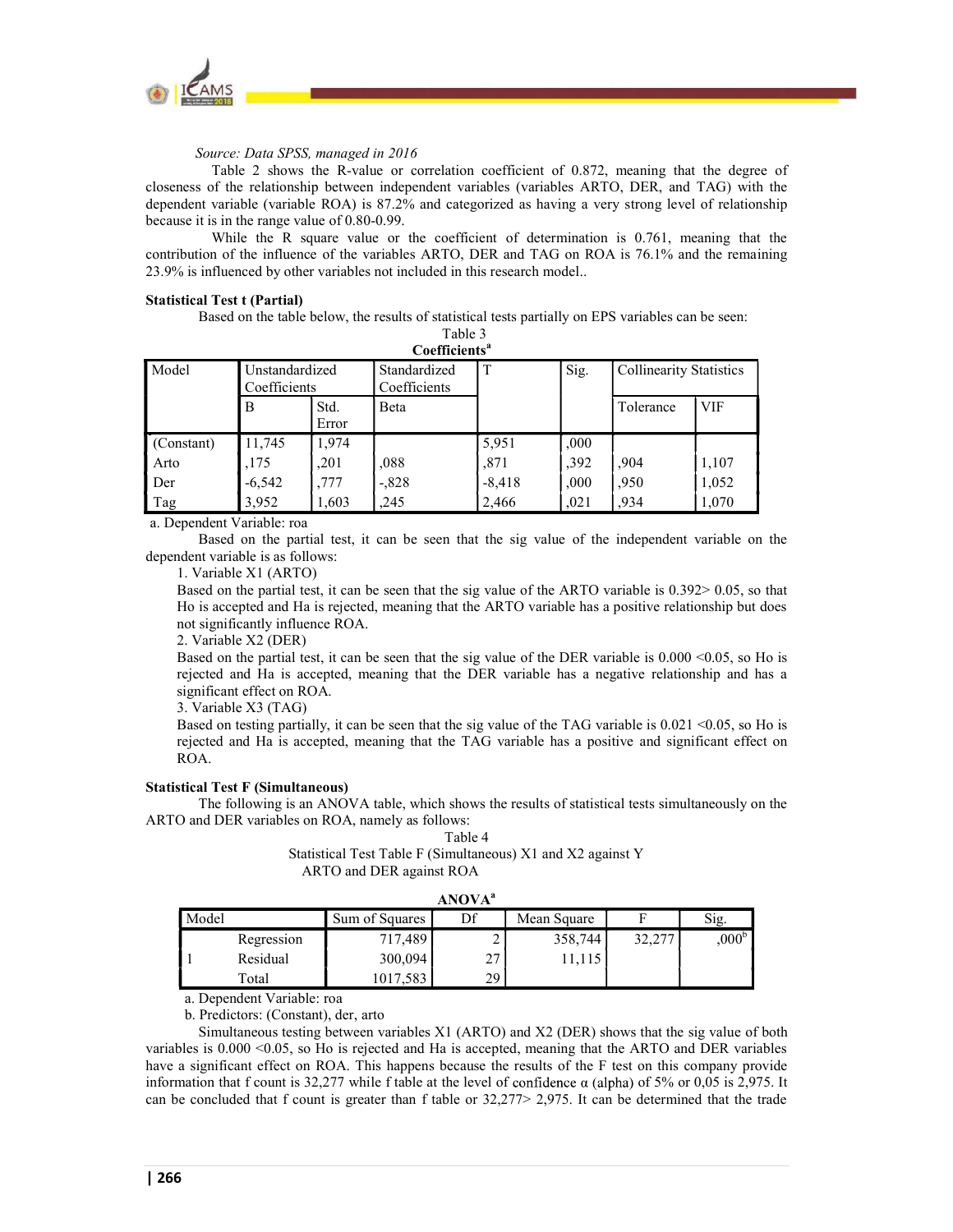

receivables policy and funding policy have a significant effect on the profitability of the company because the significance value of 0,000 or 0% is below 5%.

# Test Statistics (Simultaneous) ARTO and TAG on ROA

The following is an ANOVA table, which shows the results of statistical tests simultaneously on the ARTO and TAG variables on ROA, namely as follows:

| Table 5                                                     |  |
|-------------------------------------------------------------|--|
| Statistical Test Table F (Simultaneous) X1 and X3 against Y |  |
| ARTO and TAG against ROA                                    |  |

|       |            |                | <b>ANOVA</b> <sup>a</sup> |             |      |                |
|-------|------------|----------------|---------------------------|-------------|------|----------------|
| Model |            | Sum of Squares | Df                        | Mean Square | -    | Sig.           |
|       | Regression | 11,417         |                           | 55,708      | ,660 | $,209^{\rm b}$ |
|       | Residual   | 906,166        | $\mathcal{L}$<br>∠        | 33,562      |      |                |
|       | Total      | 1017,583       | 29                        |             |      |                |

a. Dependent Variable: roa

b. Predictors: (Constant), tag, arto

Simultaneous testing between variables X1 (ARTO) and X3 (TAG), shows that the sig value of both variables is 0.209> 0.05, so Ho is accepted and Ha is rejected, meaning that the ARTO and TAG variables have no significant effect on ROA. This happens because the results of the F test on this company provide information that f count is 1.660 while f table at the level of confidence  $\alpha$  (alpha) of 5% or 0.05 is 2.975. It can be concluded that f count is smaller than f table or  $1.660 \le 2.975$ . It can be determined that the trade receivables policy and investment policy do not have a significant effect on the profitability of the company because it obtained the significance value of 0.209 or 20.9% which is above 5%.

# Statistical Test F (Simultaneous) DER and TAG on ROA

The following is an Anova table, which shows the results of simultaneous statistical tests on the DER and TAG variables on ROA, as follows:

| Table 6                                                       |  |
|---------------------------------------------------------------|--|
| Statistical Test Results F (Simultaneous) X2 and X3 towards Y |  |
| ANOVA <sup>a</sup>                                            |  |

| <b>AIVUVA</b> |            |                |             |                |        |                |
|---------------|------------|----------------|-------------|----------------|--------|----------------|
| Model         |            | Sum of Squares | Df          | Mean Square    |        | $\sim$<br>S1g. |
|               | Regression | 767,255        | -           | 383,627        | 41,377 | $,000^{\circ}$ |
|               | Residual   | 250,328        | $\sim$<br>∠ | 0.271<br>7.411 |        |                |
|               | Total      | 17,583<br>1017 | 29          |                |        |                |

a. Dependent Variable: roa

b. Predictors: (Constant), der, tag

1. Simultaneous testing between variables X2 (DER) and X3 (TAG), indicates that the variable sig value is both 0.000 <0.05, so Ho is rejected and Ha is accepted, meaning that the DER and TAG variables have a significant effect on ROA. This happens because the results of the F test on this company provide information that f count is 41,377 while f table at the level of confidence  $\alpha$  (alpha) of 5% or 0,05 is 2,975. It can be concluded that f count is greater than f table or 41,377> 2,975. Funding policies and investment policies can be determined to have a significant effect on the profitability of the company because of the significance value of 0,000 or 0% which is below 5%.

#### Statistical Test F (Simultaneous) ARTO, DER, and TAG on the Company's Profitability

The following is an Anova table, which shows the results of statistical tests simultaneously on the variables ARTO, DER, and TAG on ROA, as follows: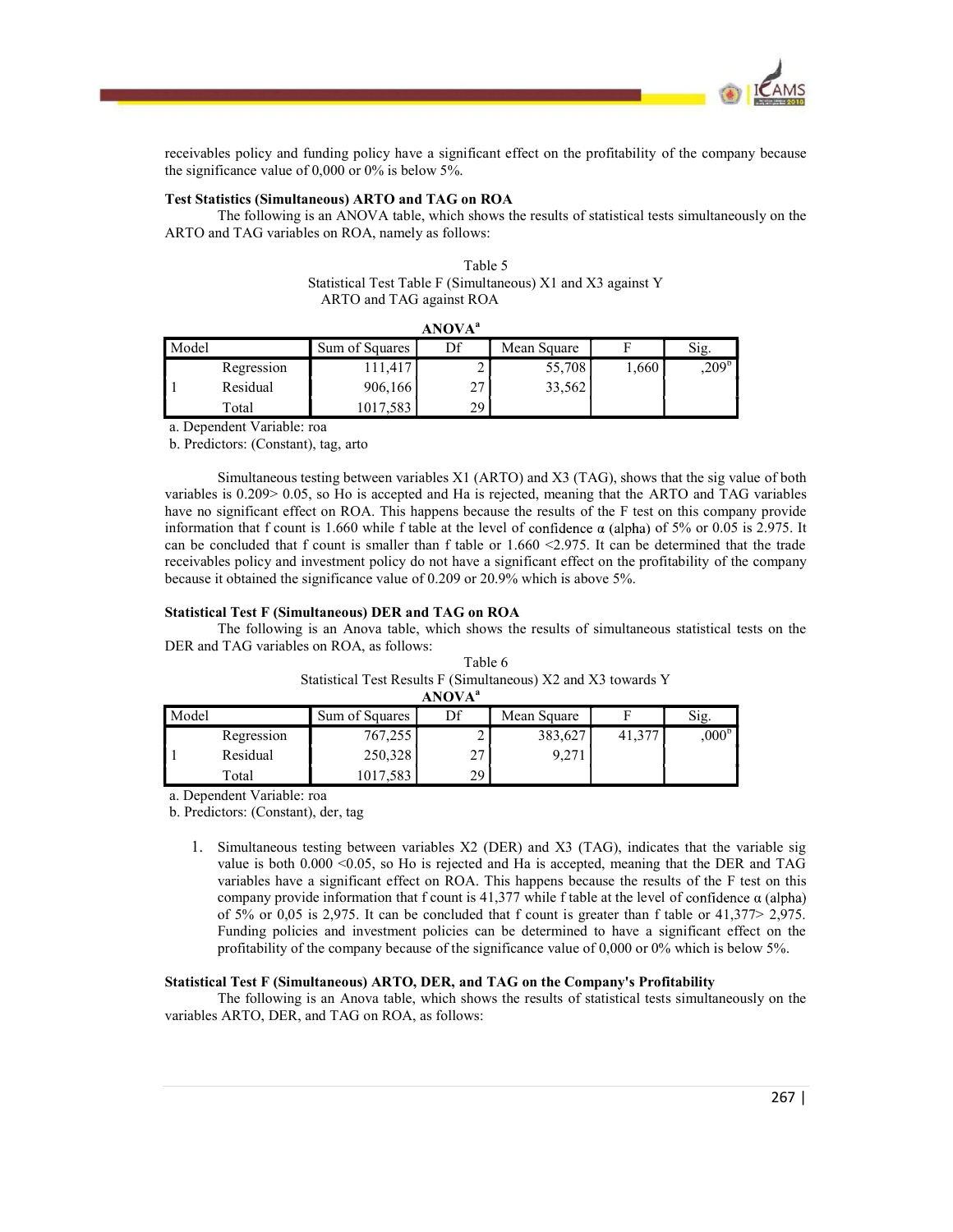

| Statistical Test Results F (Simultaneous) X1, X2, and X3 towards Y<br>ANOVA <sup>a</sup> |            |                   |  |             |        |                             |
|------------------------------------------------------------------------------------------|------------|-------------------|--|-------------|--------|-----------------------------|
| Model                                                                                    |            | Sum of Squares Df |  | Mean Square |        | $\mathrm{Si}\mathfrak{g}$ . |
|                                                                                          | Regression | 774,355           |  | 258,118     | 27,592 | .000 <sup>b</sup>           |

Residual 243,228 26 9,355

Table 7

a. Dependent Variable: roa

1 Residual

b. Predictors: (Constant), tag, der, arto

Total 1017,583 29

Source: Data SPSS, managed in 2016

Table 4.22 above shows that the sig value in the table is  $0.000$  or  $\leq 0.05$ , so Ho is rejected and Ha is accepted. This means that together the ARTO, DER and TAG variables have a significant effect on ROA. This happens because the results of the F test on this company provide information that f count is 27.592 while f table at the level of confidence  $\alpha$  (alpha) of 5% or 0.05 is 2.975. It can be concluded that f count is greater than f table or 27,592> 2,975. It can be determined the trade receivables policy, funding policy and investment policy have a significant effect on the profitability of the company because it obtained the significance value of 0.000 or 0% which is under 5%.

# CONCLUSION AND SUGGESTION

# Conclusion

Results of analysis of CHAPTER IV, research and discussion carried out on trade receivables policy seen from the Account Receivable Turnover (ARTO), Funding Policy seen from the Debt To Equity Ratio (DER), Investment Policy which is seen from Total assets growth (TAG) and Profitability The company calculated with Return On Assets (ROA) at PT. Astra International, Tbk; PT. Astra Otoparts, Tbk; PT. Gajah Tunggal, Tbk. by using research data for the period 2005-2014 concluded as follows:

- 1. Based on the results of the study that the Accounts Receivable (X1) policy variable partially has a positive relationship and does not have a significant influence on the Company's Profitability (Y).
- 2. Based on the results of the study that the funding policy variable (X2) partially has a negative relationship and has a significant influence on the company's profitability (Y).
- 3. Based on the results of the study that the investment policy variable (X3) partially has a positive relationship and has a significant influence on stock risk (Y).
- 4. Based on the results of the study that trade receivable policy variables (X1) and funding policies (X2) simultaneously have a significant influence on the profitability of the company (Y).
- 5. Based on the results of the study that the trade receivable policy variables (X1) and investment policies (X3) simultaneously do not have a significant effect on the profitability of the company (Y).
- 6. Based on the results of the study that the funding policy variable (X2) and investment policy (X3) simultaneously have a significant influence on the profitability of the company (Y).
- 7. Based on the results of the study that the trade receivable policy variable (X1), funding policy (X2), and investment policy (X3) simultaneously have a significant influence on the company's profitability (Y).

#### Suggestion

In this study there are several things that become limitations in conducting research and suggestions from the authors that can be taken into consideration in future research, including those:

- 1. Suggestions for companies to be able to make appropriate trade receivables policies so that the company is able to increase its credit sales. able to determine the composition between funds from debt and equity (equity) and make a good funding policy so that the funds that will be used can be used efficiently in the company's operations. and able to determine the right investment policy for the company because the investment policy is bound in the long term, the costs used are quite large and determine expectations for future results. That way the company is able to increase the company's growth and can increase the profitability of the company.
- 2. For further research, it would be better to extend the period of research in order to have a high comparability power, increase the amount of company data used as research objects, so as to produce more accurate research, and increase the number of independent variables that affect the risk of shares.